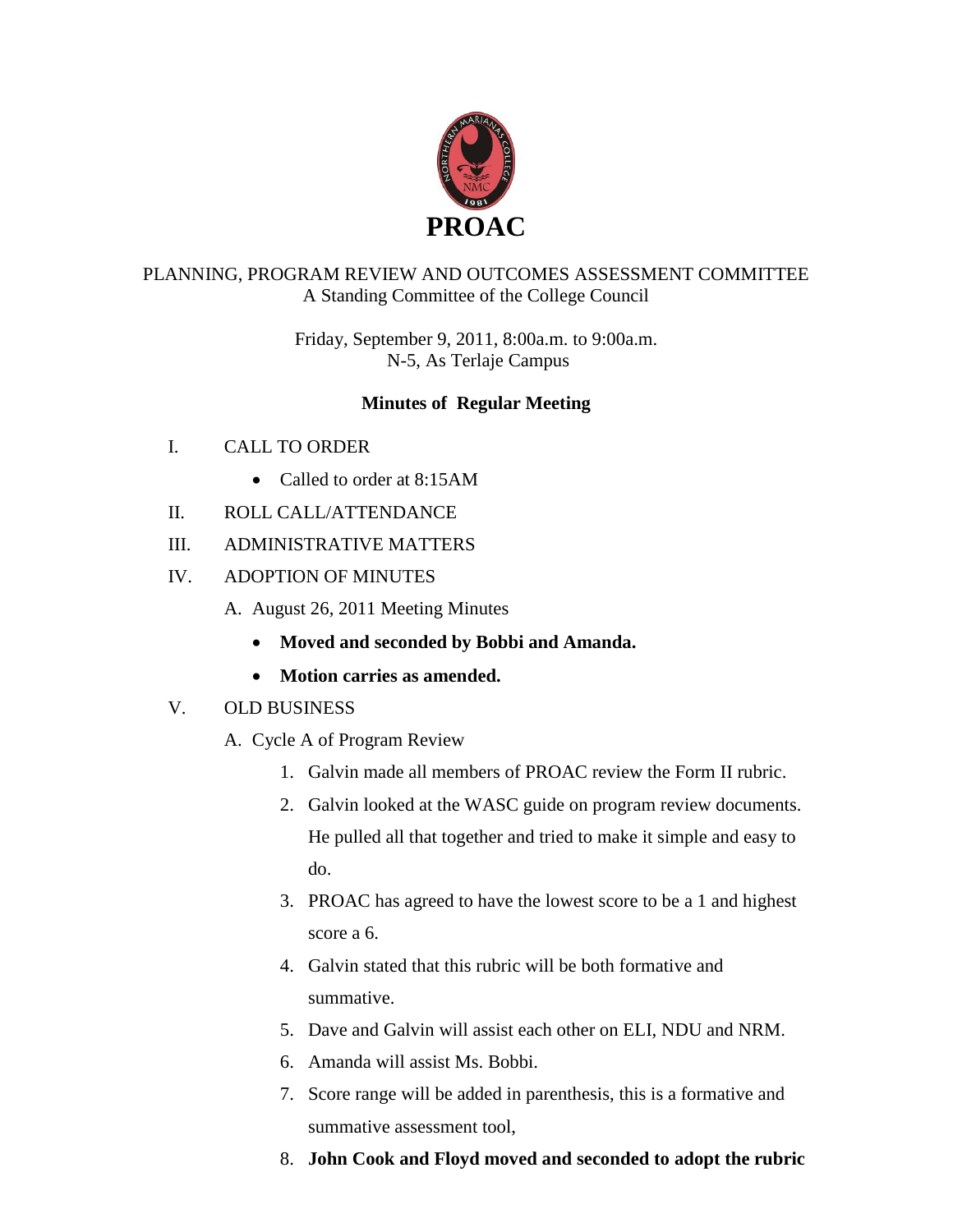#### 9. **Motion carries as amended**

- 10. Leo stated that it is reasonable to include needs expectations.
- 11. Lisa stated that it is either a Form II meets an expectation or does not.
- 12. Galvin recommended to have each appendix represent a point with a total of three points possible.
- 13. Galvin stated that Section 7 will be added and will only be one point per attachment.
- 14. Galvin stated that Form II's will be submitted at the end of this month. Composite Report is due at November 15, 2011.
- 15. Galvin stated that for this Composite Report, we must prioritized recommendations.
- 16. Galvin stated that the rubric will be very helpful and improve the dialogue.
- 17. Galvin asked that we can still extend the Form II deadline to an additional week. This is to give extra time for programs
- 18. **Moved and seconded by Leo and Floyd to extend the Form II deadline to October 7, 2011.**
- 19. **Motion carries.**
- 20. **Moved and seconded by Floyd and John Cook to exclude General Education from submitting a Form II.**
- 21. 7 yes
- 22. 1 no
- B. Compliance Matrix
	- 1. Keane gave a brief discussion of the Compliance Matrix.
	- 2. Galvin appealed to division heads to hold their employees accountable in not submitting program review documents.
	- 3. Leo stated that ASNMC will not be able to submit a Form II.
	- 4. Galvin stated that he does not know how to proceed in having governance bodies do their Form I.
	- 5. Galvin asked how do we want to proceed with governance bodies?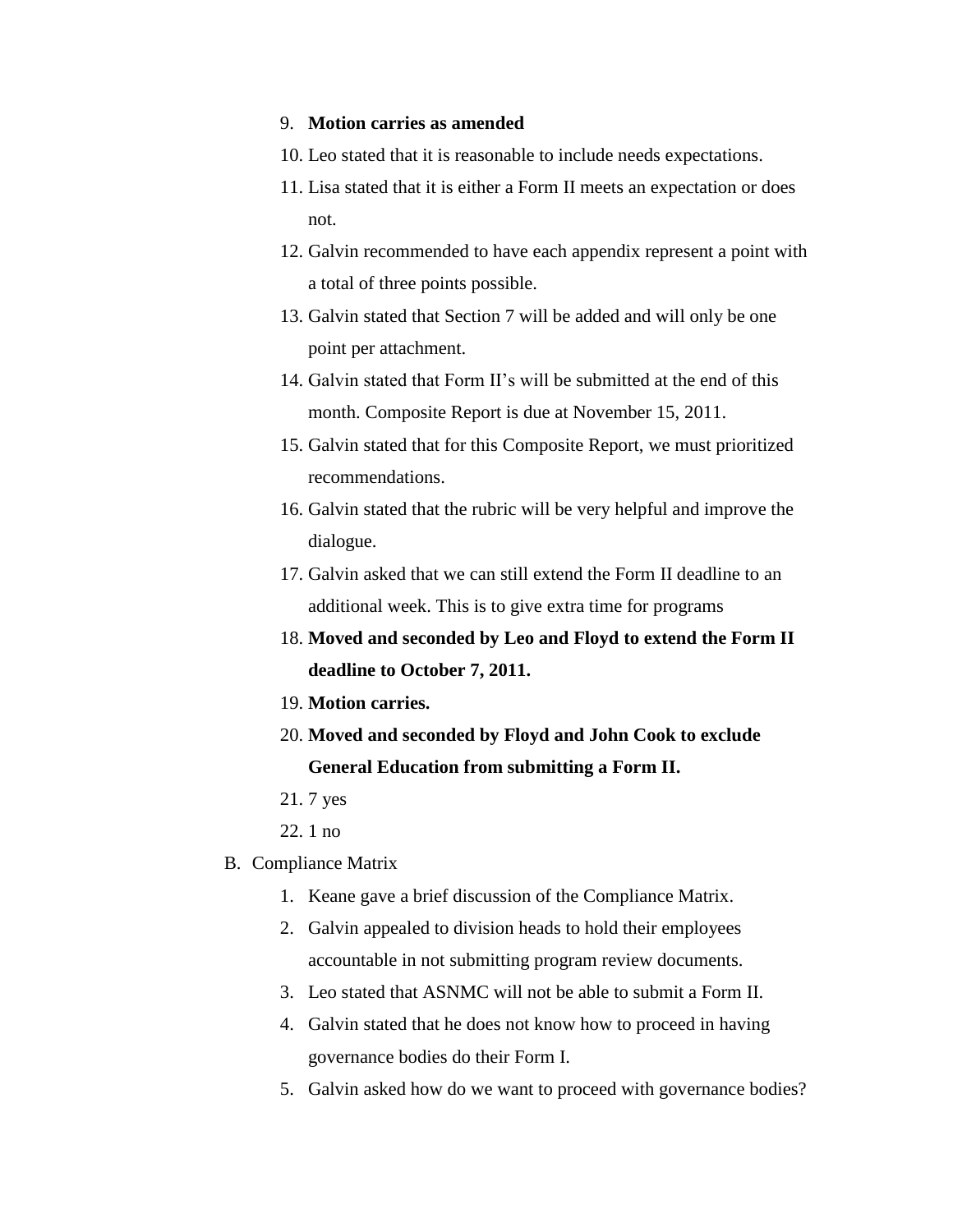- 6. Roy stated for us to be effective we need to go back to each program's mission statement and set up a way to measure their mission.
- 7. Galvin referred to the Nichols and Nichols 5 Column Model to Roy's statement.
- 8. Galvin recommended that we remove governance bodies and add them for the next cycle.
- 9. Leo recommended that all governance bodies report to College Council.
- 10. **Moved and seconded by Bobbi and Floyd to remove the governance bodies of the Compliance Matrix including ASNMC, discuss further, and invite the chairs of each governance bodies to PROAC.**
- 11. **Motion carries.**
- 12. Leo recommended in adding ASNMC

### VI. NEW BUSINESS

- A. Proposed BOR Policies
- VII. OTHER MATTERS
- VIII. ADJOURNMENT
	- Adjourned at 10:05AM

#### **PROAC**